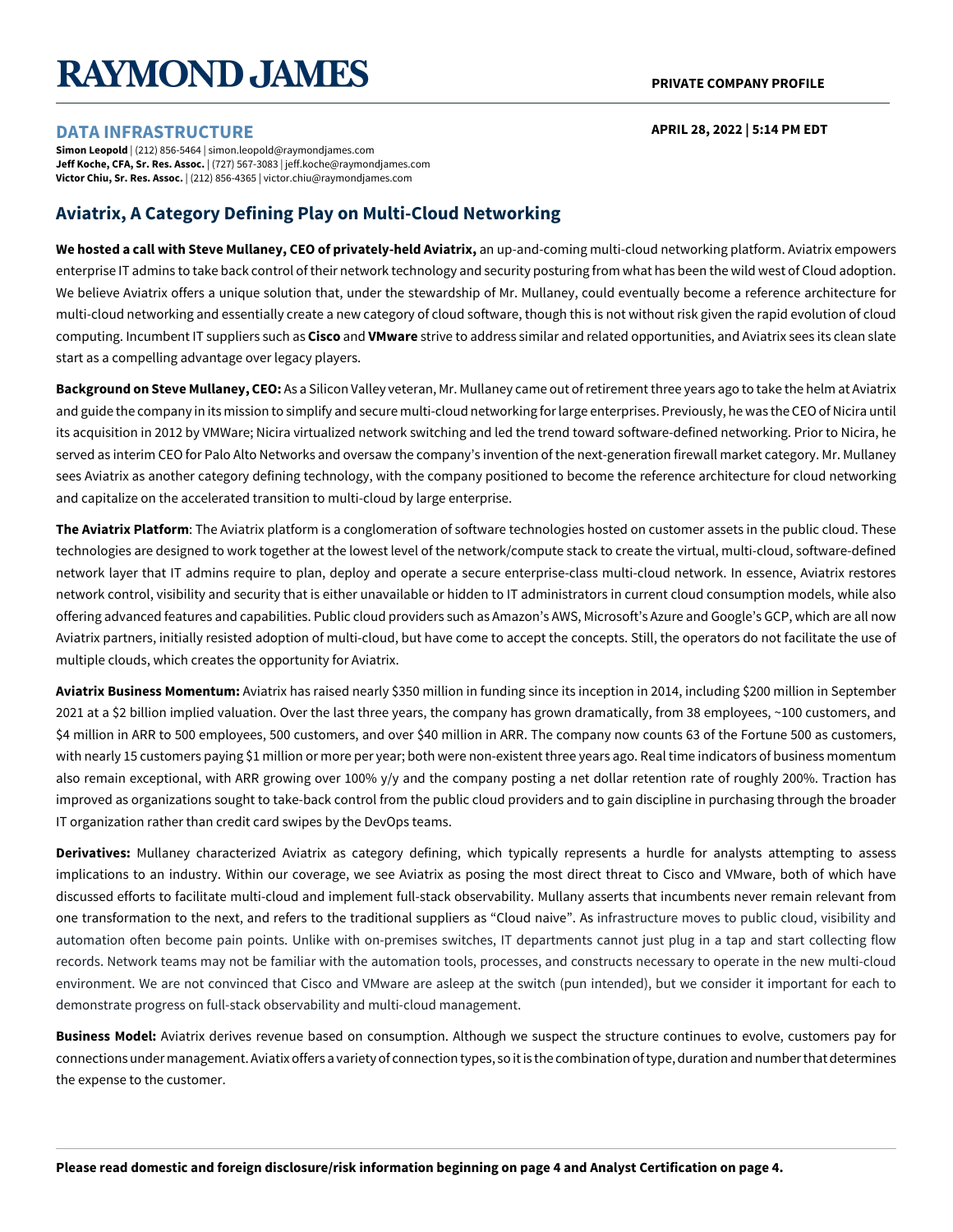**The Aviatrix Architecture.** The Aviatrix platform is also, arguably, an architecture, as the different software technologies were created to work together to form the **Aviatrix Transit Network,** a virtual network layer that runs on top of public cloud infrastructure. Indeed, the Transit Network is the heart of the Aviatrix Architecture, and spans the customers entire multi-cloud environment, creating a single normalized data plane and one unified control plane with advanced networking and security features. The key software elements behind of the Architecture and Transit Network are:

- **The Aviatrix controller.** The Aviatrix controller is the brain of the cloud network platform. The platform leverages the centralized intelligence and knowledge of the controller to dynamically program both native cloud network constructs and Aviatrix's own advanced services. A single Terraform provider enables network and security Infrastructure-as-Code automation across the multi-cloud environment.
- Aviatrix Gateways, which connect the Transit Network to public cloud provider APIs to interact with and directly program native cloud networking constructs, abstracting the unique complexities of each cloud. Gateways are primarily deployed to deliver transit network and security services such as intelligent dynamic routing, active-active network high-availability, end-to-end and high-performance encryption and collect operational visibility data, but also for secure network ingress and egress filtering and external service insertion.
- **High-Availability Networking:** Pairs of Aviatrix Gateways, deployed in separate availability zones, establish a full mesh, multi-path connection that maximizes both throughput performance and network availability.
- **High-Performance Encryption:** Standard IPSec encryption is limited to 1.25 Gbps. Aviatrix's high-performance encryption distributes processing across multiple cores and aggregates IPSec tunnels to achieve wire speed encryption, up to 75 Gbps.
- **Multi-Cloud Network Segmentation:** Some clouds enable the creation of security domains. Aviatrix extends secure network segmentation, enabling multi-cloud security domains, with consistent, centrally managed, global network segmentation and connection policies.
- **Multi-Cloud Network Service Insertion:** Aviatrix Transit provides a secure point of access for network and security services such as nextgeneration firewalls, IDS/IPS and SD-WAN cloud edge connections. Aviatrix gateways provide load balancing to scale out connected services and ensure redundant and failover high availability.
- **Secure Cloud Ingress and Egress Controls:** Aviatrix gateways offer both ingress and egress L4 and Fully Qualified Domain Name (FQDN) filtering. Centrally managed filter groups ensure consistent multi-cloud security for any cloud application communicating with Internetbased resources and service.
- **The Aviatrix CoPilot.** Aviatrix CoPilot utilizes the intelligence of the Aviatrix Controller and network flow analytics from Aviatrix Gateways to provide a global operational view of the customer's multi-cloud network. Enterprise IT teams – who need day-two operational visibility for cloud networking – use Aviatrix CoPilot's dynamic topology mapping to maintain an accurate view of their global multi-cloud networks, FlowIQ to analyze global network traffic flows and global heat maps and time series trend charts to easily pinpoint and troubleshoot traffic anomalies.
	- **Operational Visibility:** Enterprise network operations teams must have deep visibility into network activity. Native public cloud networks are opaque, even basic analytics must be obtained from multiple sources and require skilled human correlation to become actionable. Multi-cloud visibility is simply not available from any cloud provider
	- **Dynamic Network Mapping:** Aviatrix leverages the central intelligence and knowledge of the controller to dynamically generate and maintain an accurate multi-cloud network topology map that includes all network resources and network configurations the controller is managing.
	- **FlowIQ Intelligence Network Traffic Flow Analytics:** Aviatrix extracts detailed network traffic flow data from Aviatrix Transit infrastructure including source, destination, port and protocol filtering and combined with additional metadata such as latency and tagging to deliver never-before possible multi-cloud flow inspection and global traffic heat maps.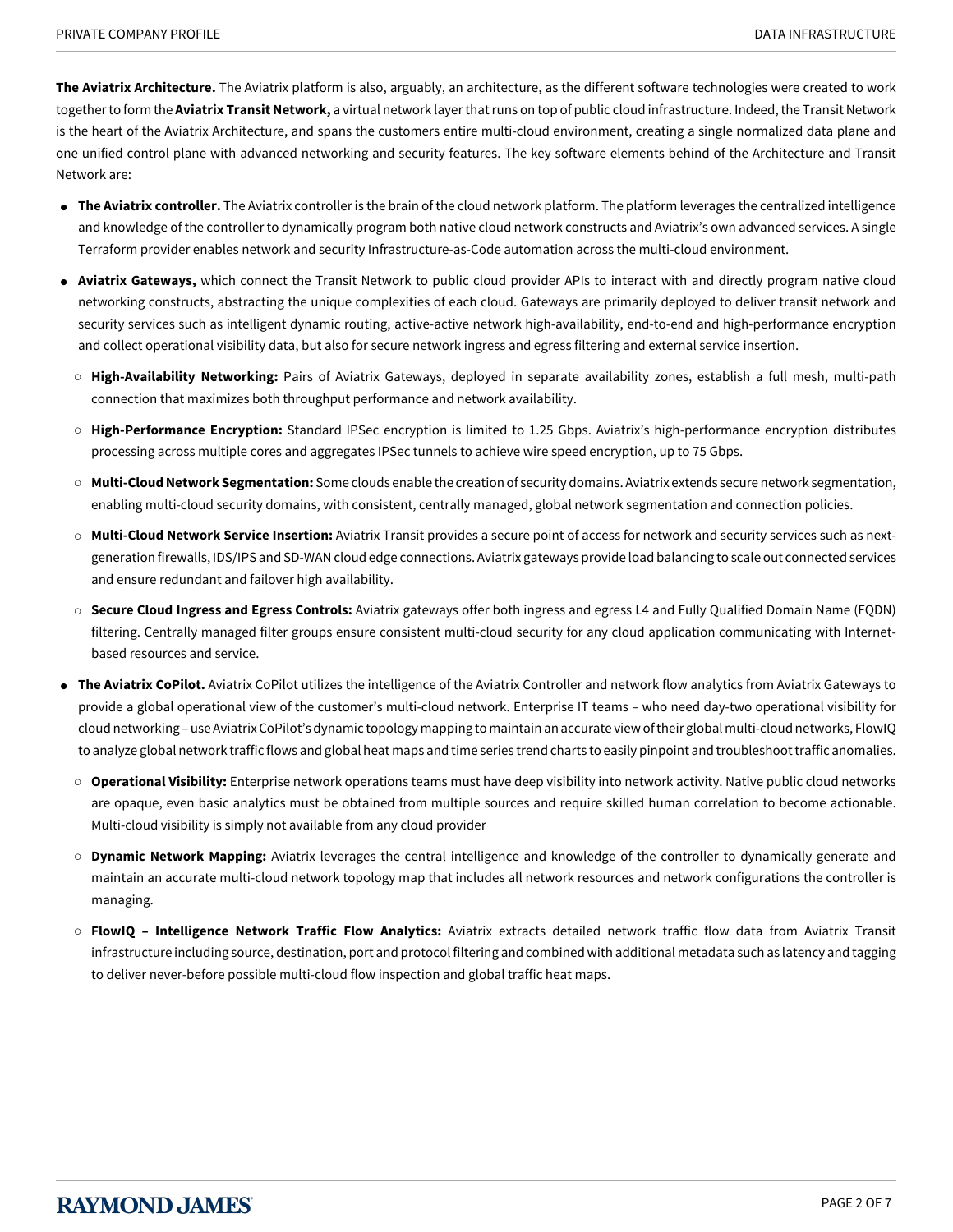

Figure 1: The Aviatrix cloud network platform brings multi-cloud networking, security, and operational visibility capabilities that go beyond what any cloud service provider offers.

Source: Aviatrix



Source: Aviatrix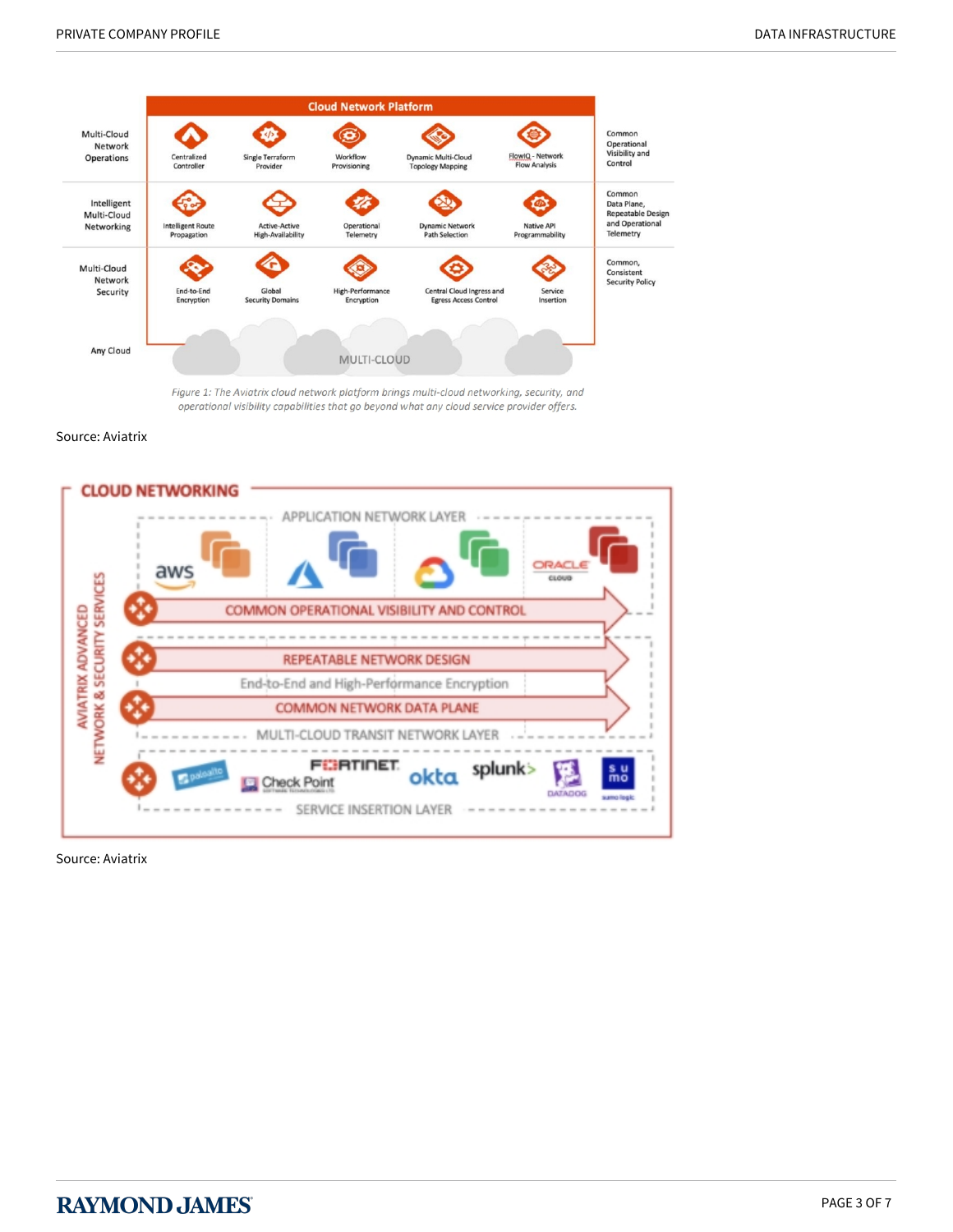## **IMPORTANT DISCLOSURES**

Unless otherwise specified, the term "Raymond James" shall denote, where appropriate, Raymond James & Associates, Inc. (RJA), Raymond James Ltd. (RJL), and their affiliates, subsidiaries, and related entities.

**The referenced company's private securities have not been registered with, nor approved by, the United States Securities and Exchange Commission (SEC) nor any regulatory body, state agency, or other jurisdiction. Neither the SEC, nor any state agency or other jurisdiction, has passed upon the value of this company or made any recommendations as to the purchase of their private securities. This report: (i) is provided for informational purposes only, (ii) should not be construed in any manner as any solicitation or offer to buy or sell any investment opportunities or any related financial instruments, and (iii) should not be construed in any manner as an offer or solicitation of any investment opportunities or any related financial instruments. You should not disseminate, distribute, or copy this report. Please notify the sender immediately if you have mistakenly received this report.**

Information in this report should not be construed as advice designed to meet the individual objectives of any particular investor. Generally, private companies are not subject to the same reporting and disclosure requirements as public companies. Private company securities are subject to varied risks and are generally illiquid. Nothing in this report constitutes investment, legal, accounting, or tax advice, or is a representation that any investment or strategy is suitable or appropriate to your individual circumstances or otherwise constitutes a personal recommendation to you.

### **Analyst Information**

**Analyst Compensation:** Research analysts and associates at Raymond James are compensated on a salary and bonus system. Several factors enter into the compensation determination for an analyst, including: i) research quality and overall productivity, including success in rating stocks on an absolute basis and relative to the local exchange composite index and/or sector index, ii) recognition from institutional investors, iii) support effectiveness to the institutional and retail sales forces and traders, iv) commissions generated in stocks under coverage that are attributable to the analyst's efforts, v) net revenues of the overall Equity Capital Markets Group, and vi) comparable compensation levels for research analysts at competing peer firms.

**Registration of Non-U.S. Analysts:** The analysts listed on the front of this report who are not employees of, or associated with, RJA are not registered/qualified as research analysts under FINRA rules and are not subject to FINRA Rule 2241 restrictions on communications with covered companies, trading securities held by a research analyst account, and obligations related to identifying and managing conflicts of interest.

This global disclosure considers all entities of Raymond James and its affiliates. The jurisdiction where the analyst is registered will determine what is permitted.

The analyst, primarily responsible for the preparation of this report, attests to the following: (1) that the views rendered in this report reflect the analyst's personal views about the subject companies or issuers, and (2) that no part of the analyst's compensation was, is, or will be directly or indirectly related to the views in this report. In addition, the analyst has not received compensation from any subject company in the last 12 months.

#### **Relationship Disclosures**

Certain affiliates of Raymond James expect to receive or intend to seek compensation for investment banking services from all companies mentioned in this report. Each analyst responsible for the production of this report declares that, as far as the analyst is aware, there are no relationships or circumstances (including conflicts of interest) that may in any way impair the objectivity of this report, directly or indirectly. This statement applies equally to any persons closely associated with the analyst. However, it is possible that persons making communications in relation to a security may have a holding in that security and this will be disclosed. As stated, Raymond James has controls in place to manage such risks.

#### **Investor Disclosures**

In the United States (or U.S.), RJA is registered with the Financial Industry Regulatory Authority (FINRA) as a member firm. RJA is responsible for the preparation and distribution of reports created in the United States. RJA is located at The Raymond James Financial Center, 880 Carillon Parkway, St. Petersburg, Florida 33716 (Raymond James Financial (RJF) Corporate Headquarters), 727.567.1000. Raymond James Financial Services, Inc. (RJFS) is registered with FINRA as a Member Firm. RJFS is located at the RJF Corporate Headquarters.

RJA non-U.S. affiliates, which are not FINRA member firms (with the exception of Raymond James (USA) Ltd.), include the following entities, which are responsible for the creation or distribution of reports in their respective areas:

In Canada, RJL is registered with the Investment Industry Regulatory Organization of Canada (IIROC) as a member firm. RJL is responsible for the preparation and distribution of reports created in Canada. RJL is located at Suite 2100, 925 West Georgia Street, Vancouver, BC V6C 3L2 (RJL Head Office), 604.659.8200. Raymond James (USA) Ltd. (RJLU) is registered with FINRA as a member firm, which is responsible for the distribution of reports created in Canada and the United States to both American clients living in Canada and Canadian clients living in the United States. RJLU

# **RAYMOND JAMES**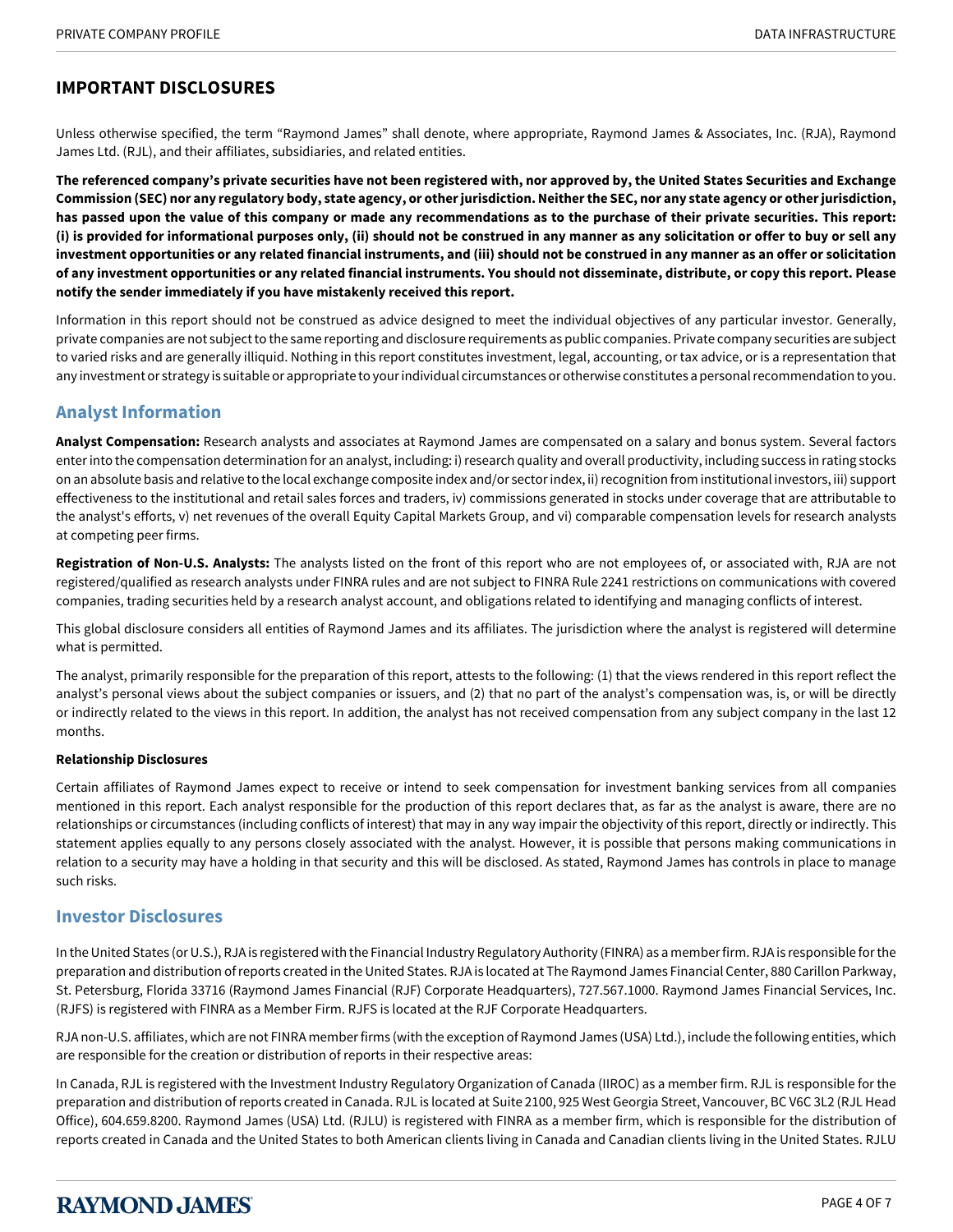is located at the RJL Head Office.

In the United Kingdom, Raymond James Financial International Ltd. (RJFI) and Raymond James Investment Services, Ltd. (RJIS) are authorised and regulated by the Financial Conduct Authority (FCA). RJFI and RJIS are located at Ropemaker Place, 25 Ropemaker Street, London, England, EC2Y 9LY, +44 203 798 5600.

This report is not directed to, or intended for distribution to or use by, any person or entity that is a citizen or resident of or located in a locality, state, province, country, or other jurisdiction where such distribution, publication, availability, or use would be strictly prohibited or contrary to law or regulation. This report is not an offer to sell or the solicitation of an offer to buy any security. It is not investment advice and does not constitute a personal recommendation, nor does it take into account the particular investment objectives, financial situations, or needs of individual clients.

With respect to materials prepared by Raymond James, all expressions of opinion reflect the judgment of the Research Departments of Raymond James, or its affiliates, as of the date above and are subject to change. Raymond James may perform investment banking or other services for, or solicit investment banking business from, any company mentioned in this report. Additionally, persons within Raymond James may have information that is not available to the contributors of the information contained in this report.

Raymond James reports are disseminated and available to Raymond James clients simultaneously via electronic publication to Raymond James' internal proprietary websites (RJA: [RJ Client Access](https://clientaccess.rjf.com/) & [raymondjames.com;](https://www.raymondjames.com/corporations-and-institutions/global-equities-and-investment-banking/equity-research) RJL: [RJL ECM Client Access](https://ecm.raymondjames.ca/), [RJL Retail Client Access](https://client.raymondjames.ca/) & [raymondjames.ca\)](https://www.raymondjames.ca/). Not all reports are directly distributed to clients or third-party aggregators. Certain reports may only be disseminated on Raymond James' internal proprietary websites; however, such reports will not contain estimates or changes to earnings forecasts, target price, valuation, or investment or suitability rating. Individual Raymond James associates may also opt to circulate published reports to one or more clients electronically. This electronic communication distribution is discretionary and is done only after the report has been publically disseminated via RJ's internal proprietary websites. The level and types of communications provided by Raymond James associates to clients may vary depending on various factors including, but not limited to, the client's individual preference as to the frequency and manner of receiving communications. For reports, models, or other data available on a particular security, please contact your Raymond James representative or financial advisor or visit for RJA: [RJ Client Access](https://clientaccess.rjf.com/) & [raymondjames.com](https://www.raymondjames.com/corporations-and-institutions/global-equities-and-investment-banking/equity-research); RJL: [RJL ECM Client Access](https://ecm.raymondjames.ca/), [RJL Retail Client Access](https://client.raymondjames.ca/) & [raymondjames.ca.](https://www.raymondjames.ca/)

The information provided is as of the date above and is subject to change and may or may not be updated. Raymond James' policy is to update reports as it deems appropriate, based on developments with the subject company, the sector or the market that may have a material impact on the research views or opinions stated in a report. Raymond James' policy is only to publish reports that are impartial, independent, clear, and fair and not misleading. Any information relating to the tax status of the securities discussed in this report is not intended to provide tax advice or to be used by anyone to provide tax advice. Investors are urged to seek tax advice based on their particular circumstances from an independent tax professional.

Certain information has been obtained from third-party sources Raymond James considers reliable, but Raymond James does not guarantee that such information is accurate or complete. Links to third-party websites are being provided for information purposes only. Raymond James is not affiliated with and does not endorse, authorize, or sponsor any of the listed websites or their respective sponsors. Raymond James is not responsible for the content of any third-party website or the collection or use of information regarding any website's users and/or members. Raymond James has not reviewed any such third- party websites and takes no responsibility for the content contained therein. Such address or hyperlink (including addresses or hyperlinks to Raymond James' own website material) is provided solely for your convenience and information, and the content of any such website does not in any way form part of this report. Accessing such website or following such link through this report or Raymond James' website shall be at your own risk. Additional information is available on request.

All right, title, and interest in any Raymond James reports is the exclusive property of Raymond James Financial, Inc. and its affiliates, except as otherwise expressly stated. Raymond James® is the registered trademark of Raymond James Financial, Inc. All trademarks, service marks, slogans, logos, trade dress and other identifiers, third-party data, and/or market data ("intellectual property") displayed in the Raymond James reports are the property of Raymond James, or of other parties. The names of other companies and third-party products or services or other intellectual property mentioned in the Raymond James reports may be the copyright, trademarks, or service marks of their respective owners. U.S. and foreign copyright, trademark, common law rights, and statutes protect this intellectual property. You are prohibited from using any intellectual property for any purpose including, but not limited to, use on other materials, in presentations, as domain names, or as metatags, without the express written permission of Raymond James or such other party that may own the marks.

**Notice to RJA PCG Financial Advisors** - This report may not be used to solicit the purchase or sale of a security. By accessing this report, you agree not to solicit the purchase or sale of any security mentioned in the report that is not listed on a U.S. securities exchange or is not otherwise registered under applicable state Blue Sky laws. Furthermore, you acknowledge that you will be solely responsible for any and all costs associated with the rescission of trades in unregistered securities and invalid exempt offerings.

#### **International Disclosures**

For clients of RJA: Any foreign securities discussed in this report are generally not eligible for sale in the United States unless they are listed on a U.S. exchange. This report is being provided to you for informational purposes only and does not represent a solicitation for the purchase or sale of a security in any state where such a solicitation would be illegal. Investing in securities of issuers organized outside of the United States,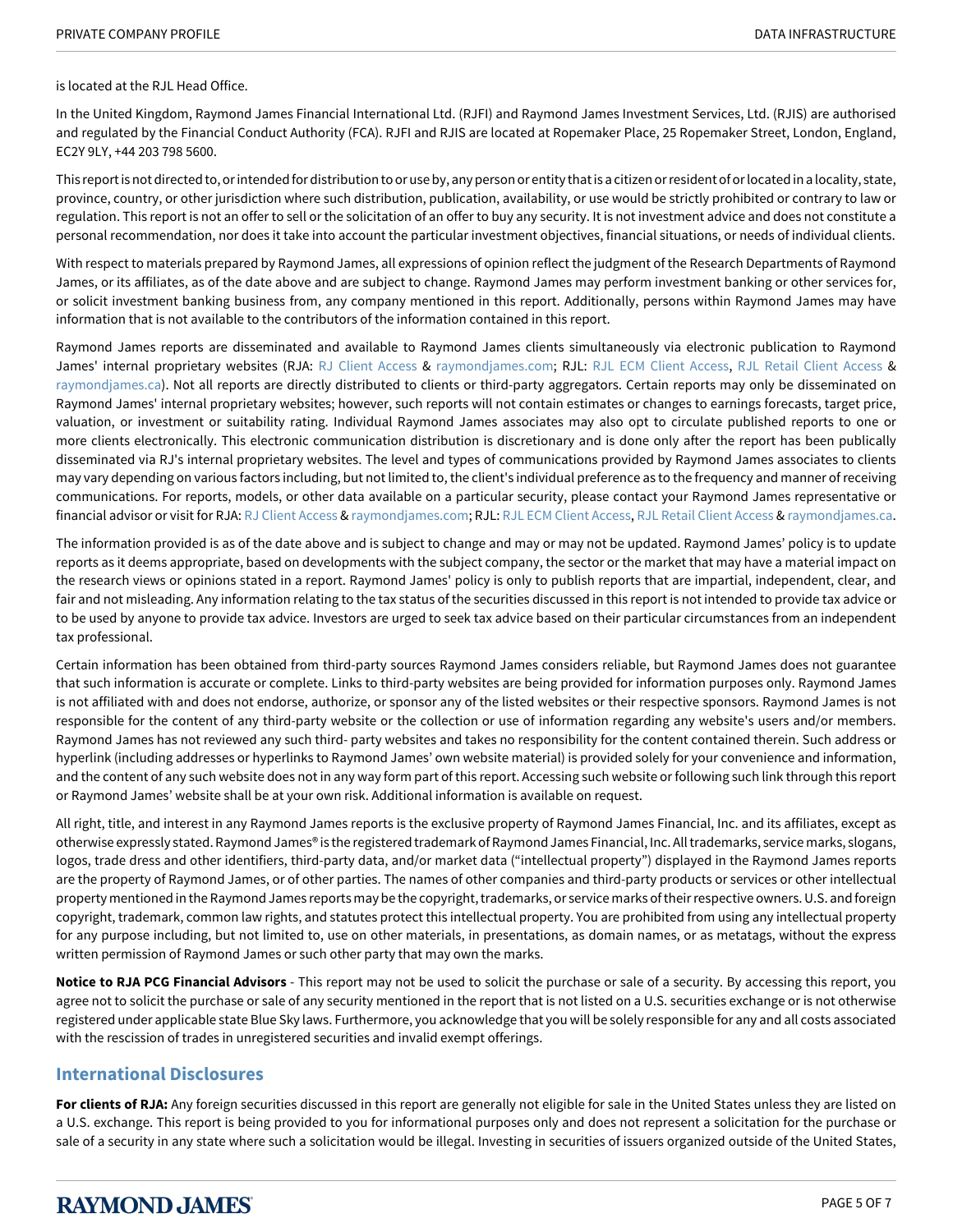including ADRs, may entail certain risks.

The securities of non-U.S. issuers may not be registered with, nor be subject to, the reporting requirements of the U.S. Securities and Exchange Commission. There may be limited information available on such securities. Investors who have received this report may be prohibited in certain states or other jurisdictions from purchasing the securities mentioned in this report. Please ask your RJA financial advisor for additional details and to determine if a particular security is eligible for purchase in your state or jurisdiction.

**For clients of RJFS:** This report was prepared and published by Raymond James and is being provided to you by RJFS solely for informative purposes. Any person receiving this report from RJFS should direct all questions and requests for additional information to their RJFS financial advisor.

**For RJA and RJFS clients in Canada:** In the Canadian provinces of Alberta, British Columbia, New Brunswick, Ontario and Quebec (collectively, the "Canadian Jurisdictions"), both RJA and RJFS are relying on the international dealer exemption (the "IDE"), and RJA is also relying on the international adviser exemption (the "IAE"), pursuant to sections 8.18 and 8.26 of National Instrument 31-103 Registration Requirements, Exemptions and Ongoing Registrant Obligations ("NI 31-103"). RJA and RJFS are not registered to make a trade nor is RJA registered to provide advice in the Canadian Jurisdictions. Neither RJA nor RJFS are members of the Investment Industry Regulatory Organization of Canada.

This report is intended solely for residents of the Canadian Jurisdictions who are permitted clients as set forth in NI 31-103. Neither RJA, RJFS nor their representatives are making an offer to sell or soliciting an offer to buy any security issued by an issuer incorporated, formed or created under the laws of Canada ("Canadian issuers") and discussed in this report. Any trades by permitted clients in any securities of Canadian issuers (whether listed on a U.S., Canadian or other exchange) discussed in this report may not be made through a relationship with RJA or RJFS and shall be directed to RJL for execution. Relationships with clients residing in Canadian Jurisdictions for trading in securities of Canadian issuers must be established through a Canadian registered firm, such as RJL. For additional information regarding establishing a relationship with RJL, Canadian clients should contact 1-888-545-6624.

**For clients of RJL:** In the case where there is Canadian analyst contribution, the report meets all applicable IIROC disclosure requirements. RJL is a member of the Canadian Investor Protection Fund.

**For clients of RJFI:** This report is prepared for and distributed by RJFI, and any investment to which this report relates is intended for the sole use of the persons to whom it is addressed, being persons who are Eligible Counterparties or Professional Clients as described in the FCA rules or persons described in Articles 19(5) (Investment professionals) or 49(2) (High net worth companies, unincorporated associations, etc.) of the Financial Services and Markets Act 2000 (Financial Promotion) Order 2005 (as amended) or any other person to whom this promotion may lawfully be directed. It is not intended to be distributed or passed on, directly or indirectly, to any other class of persons and may not be relied upon by such persons and is, therefore, not intended for private individuals or those who would be classified as retail clients.

**For clients of RJIS:** This report is prepared for and distributed by RJIS, and is for the use of professional investment advisers and managers and is not intended for use by retail clients.

For purposes of the FCA requirements, this report is classified as independent with respect to conflict of interest management. RJFI and RJIS are authorised and regulated by the FCA.

**For clients of Raymond James Euro Equities (RJEE):** RJEE is authorised and regulated by the Autorite de Controle Prudentiel et de Resolution and the Autorite des Marches Financiers. As of 30 November, 2020, RJEE is an unaffiliated entity of Raymond James. RJEE is located at SAS, 45 Avenue George V, 75008, Paris, France, +33 1 45 61 64 90. This report is prepared for and distributed by RJEE pursuant to an agreement with Raymond James, and any investment to which this report relates is intended for the sole use of the persons to whom it is addressed, being persons who are Eligible Counterparties or Professional Clients as described in "Code Monetaire et Financier" and Reglement General de l'Autorite des Marches Financiers. It is not intended to be distributed or passed on, directly or indirectly, to any other class of persons and may not be relied upon by such persons and is, therefore, not intended for private individuals or those who would be classified as retail clients.

**For recipients in Brazil:** This is a strictly privileged and confidential communication between Raymond James & Associates and its selected clients. This communication contains information addressed only to specific individuals in Brazil and is not intended for distribution to, or use by, any person other than the named addressee. This communication (i) is provided for informational purposes only, (ii) should not be construed in any manner as any solicitation or offer to buy or sell any investment opportunities or any related financial instruments, and (iii) should not be construed in any manner as a public offer of any investment opportunities or any related financial instruments. If you are not the named addressee, you should not disseminate, distribute, or copy this communication. Please notify the sender immediately if you have mistakenly received this communication.

The investments analyzed in this report may not be offered or sold to the public in Brazil. Accordingly, the investments in this report have not been and will not be registered with the Brazilian Securities and Exchange Commission (Comissão de Valores Mobiliários, the "CVM"), nor have they been submitted to the foregoing agency for approval. Documents relating to the investments in this report, as well as the information contained therein, may not be: (i) supplied to the public in Brazil, as the offering of investment products is not a public offering of securities in Brazil; nor (ii) used in connection with any offer for subscription or sale of securities to the public in Brazil.

**For clients in Australia:** Despite anything in this report to the contrary, this report is prepared for and distributed in Australia by RJFI with the

# **RAYMOND JAMES**